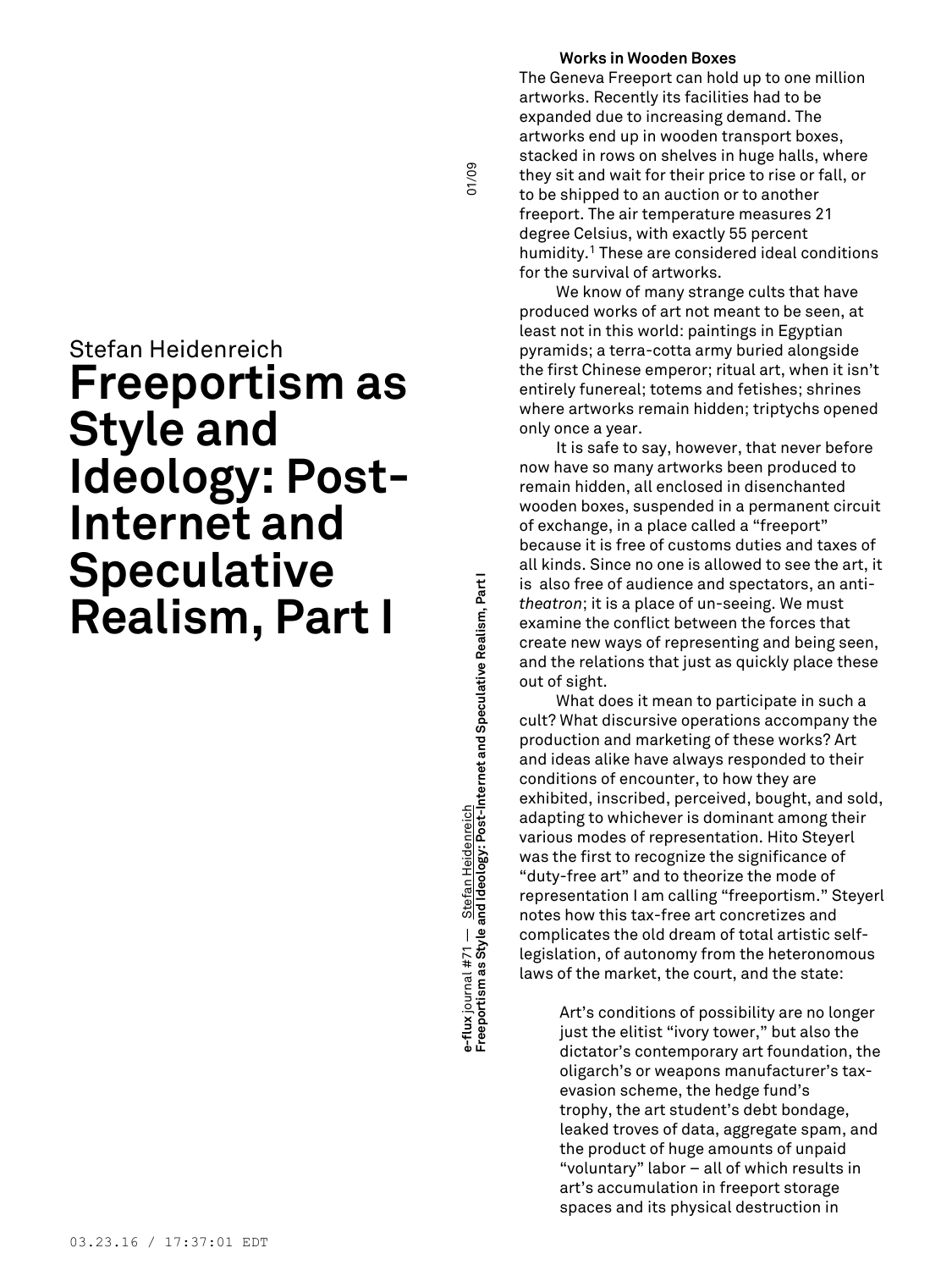

Artists Nik Kosmas, Martin Thacker, and Bitsy Knox produced a brand of matcha which they suggested for use as a green tea mask, offering the following<br>recommendation: "If, when you rinse away the mask, you notice that your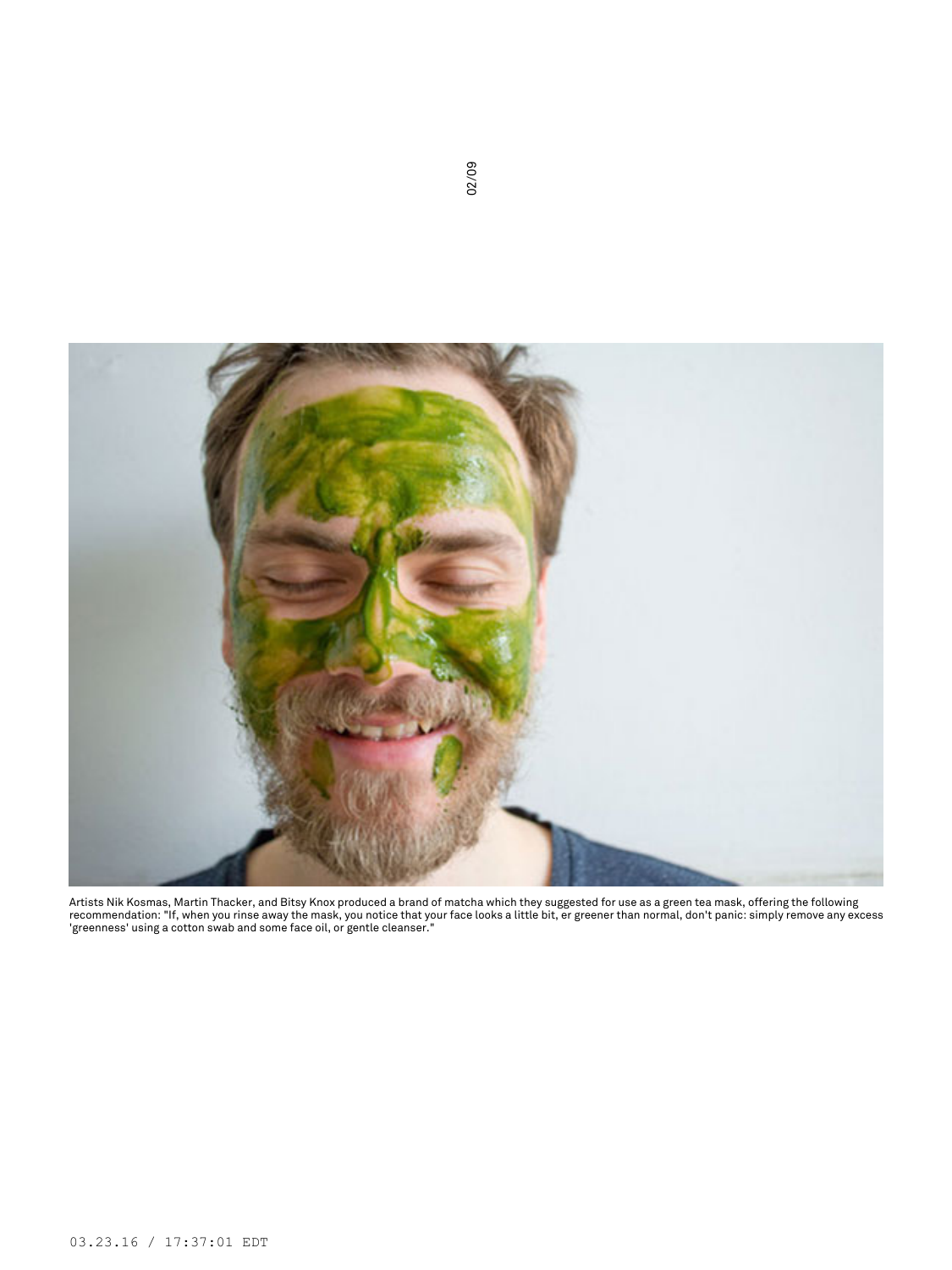There must be contemporary forms of art and thought that have adapted to the political economy of this mode, which I begin by considering in a little more detail, before examining post-internet art and speculative realism, as its corresponding style and ideology, respectively.

**Risk and Collection**

The market for art is about 5 percent of the trillion-dollar market for luxury goods. Contemporary art accounts for about 13 percent of the 5 percent, or less than 1 percent of the total market. It is a small fraction, but the most risky.

Not coincidentally, the notion of risk has recently undergone a deep reevaluation, not to say a revolution. Since the invention of the Black-Scholes formula in 1973, risk can be calculated, separated from its underlying assets and priced appropriately. This ability to price risk was a huge advance, we can say, in the technological forces of representation, as risk was brought under the regime of value. The result was an explosion in the market for derivatives and their dissemination throughout the world economy. Today, it is possible to purchase insurance against almost any contingency one can think of. This has made risk management crucial to contemporary investing, much of which now involves bundling risky assets into larger collections, or securities, diversifying the dangers and minimizing, presumably, the chances of everything going wrong at once.

Buying an artist's work is a risky position. Collection means diversification. Buying a contemporary artist is especially risky, but since Black-Scholes, we can represent risk – or we think we can – insofar as we can price it. The risks of contemporary art can be managed, and they are. Contemporary speculation on art and artists relies less and less on individual judgment and more and more on benchmarking with other collectors. It's just a subfield of modern portfolio theory, with proper risk assessment and diversification strategies; meaning and criticism are simply outdated methods of managing risk. They belong to another time.

If risk is a claim about the future, then the capacity to price risk is a technology for disenchanting prophecy. It reaches out towards the future, and the strain affects all kinds of goods and assets, artworks included. Even if there are, as yet, no derivatives on artworks, these are nevertheless being evaluated in the same way. In fact, every artwork functions like a

**Freeportism as Style and Ideology: Post-Internet and Speculative Realism, Part I** 03/09 e-flux journal #71 — Stefan Heidenreich<br>Freeportism as Style and Ideology: Post-Internet and Speculative Realism, Part I **e-flux** journal #71 — Stefan Heidenreich

03/09

derivative on the artists' future output. Artists are priced according to their implicit volatility. When still young, they appear as prized call options with very good potential – potential they lose as they grow older. Volatility expectations shrink as they near their expiration date.

No investor looks at an asset's inherent or eternal value – whatever that might mean – but instead considers the probability of a different price in the time to come.

# **Assets at Zero Interest**

Today's collectors know that being rich means having claims on future payments. Liquidity is the key, and this is measured not in stocks, but in flows. In 2008, the housing crisis resulted in a fundamental shift in economic policy that has left assets at the center of the political economy. Artworks can be assets and their value rises and falls in parallel with the value of other assets, like houses or land.

As yields fall, any asset with claims on rent – a piece of land, a house, a highway or other infrastructure – rises in value relative to nonproductive assets. The point is not the rentseeking; the point is the rising price of rentproducing assets relative to other, historically higher-ceiling investments. With yields closing in on zero, these valuations can rise to infinity: as returns of any kind become rarer and rarer, even a limited return becomes relatively more and more valuable, even if the return on an asset is limited. 3

After the housing crisis, as interest rates went down to zero – and recently, below zero – even the demand for unproductive assets increased, so long as they were risk-free. This is why works of art have been so powerfully affected by the general rise in asset prices. Although works of art do not pay rent, they are nevertheless a kind of real estate, titles to a piece of a limited body – no matter what, there are only so many Picassos. And this makes them safe places to put money. Being exhibited, being shipped here and there, being viewed by people – all of this is considered risk. It's costly. It's useless, and it's potentially damaging. Those works of art better stay in their wooden coffins in a freeport! And so, post–securitization crisis, the freeports grow in number and in size. Art is more valuable out of sight, stabilizing value-as-such. As Steyerl has it: "The freeport contains multiple contradictions: it is a zone of terminal impermanence; it is also a zone of legalized extralegality maintained by nation-states trying to emulate failed states as closely as possible by selectively losing control." 4

In freeportism, the contradiction between the work of art as an asset and its existence as a work of art is installed permanently. Like the gold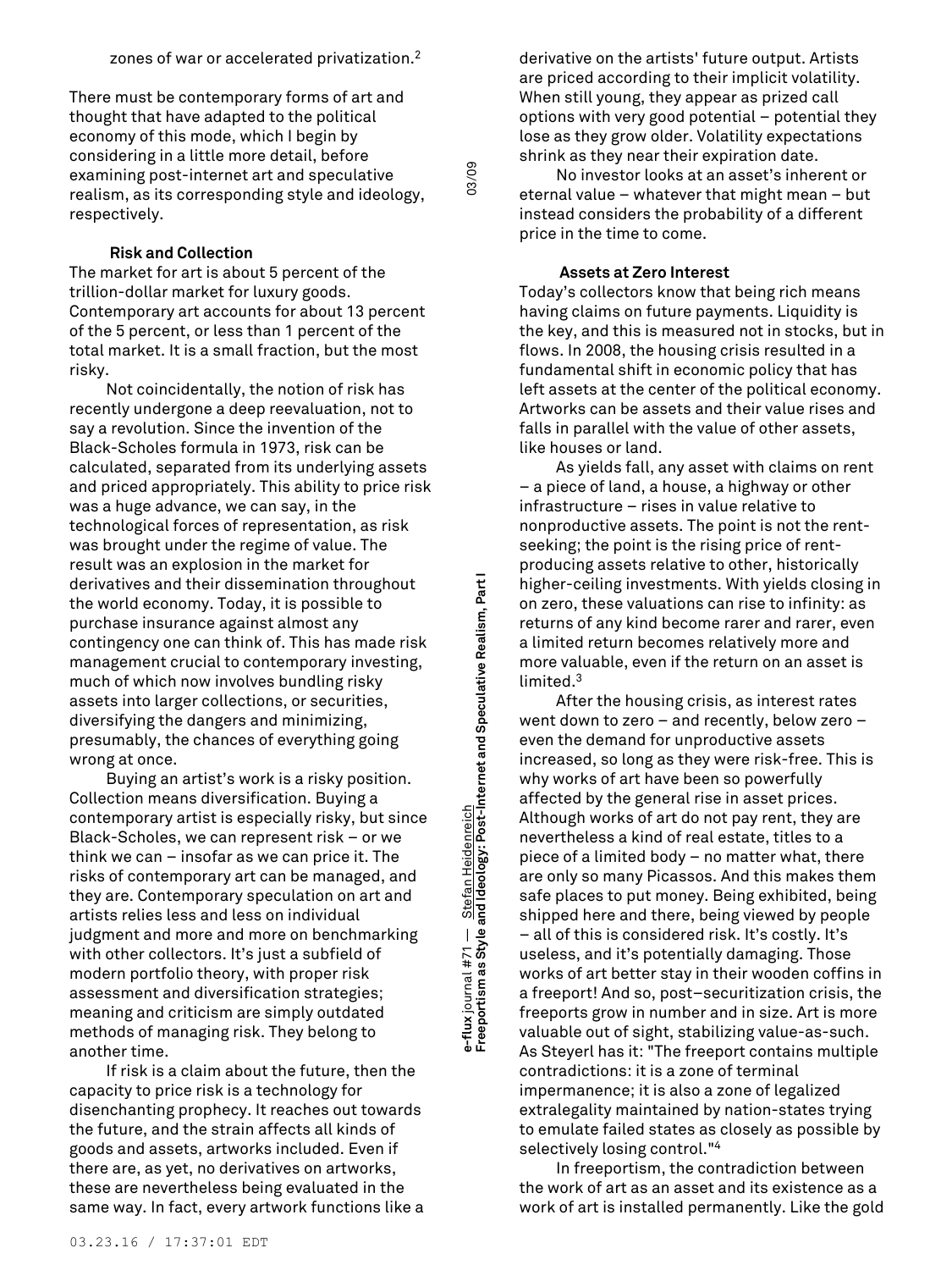in the Swiss banks near the Geneva Freeport, the strange – and limited – visual qualities of art make it too significant to be seen. Freeportism is the institutional location of a perpetual disruption in the value process. It is an effort to harness the energy generated by an endless crisis of representation by creating a permanent liquid hoard, an alchemical antimuseum art-bank which captures and hides art as a way of propping up and stabilizing the mode of representation more generally.

**Lack of Transparency, Black Money** The lack of transparency is not a bug, but a crucial feature of the art market. There is no central clearing house. Nobody needs to know about a deal except the dealer and the client. Prices remain secret. Assessing a "real" value is impossible, because reality is an effect of the transaction.

This is perhaps what Yves Bouvier, the CEO of the Geneva Freeport, understood that Dmitry Rybolovlev, the Russian collector he overcharged by roughly one billion dollars for several paintings, did not. <sup>5</sup> By reinvesting that money in new arms of his freeport empire in Luxembourg and Singapore, he was creating the institutional architecture that would retroactively confirm the

validity of the exorbitant prices he had charged, which then became the founding deposits, securing his bank of art. The value of a Picasso without a system of freeports might be much less than the value of a Picasso in a world equipped with a full-service, international network of institutions designed to preserve, and thus recognize, in perpetuity, the absolute value of the works in question.

Art exists, relatively autonomously, at the border of the mode of representation, and makes the art market similar to money laundering, because this border is always being crossed and recrossed, such that the numbers that appear on either side can't really be compared. When I recently asked a dealer active in the international market what percentage of dirty money was involved in the art business, his reply was: 200 percent. The joke was instructive: the amount a painting is sold for might be less than what was paid, but the circuit through the artasset value-form will also have cleaned it off.

What the art market demands are objects of durable quality produced in large numbers. Yet, each one should be unique in order to warrant the impossibility of falsifications and reproductions. "Movable assets" is what Rybolovlev told Bouvier he needed, and so



An ad exhibits the chrome high-tech interior of a freeport art storage facility in Singapore.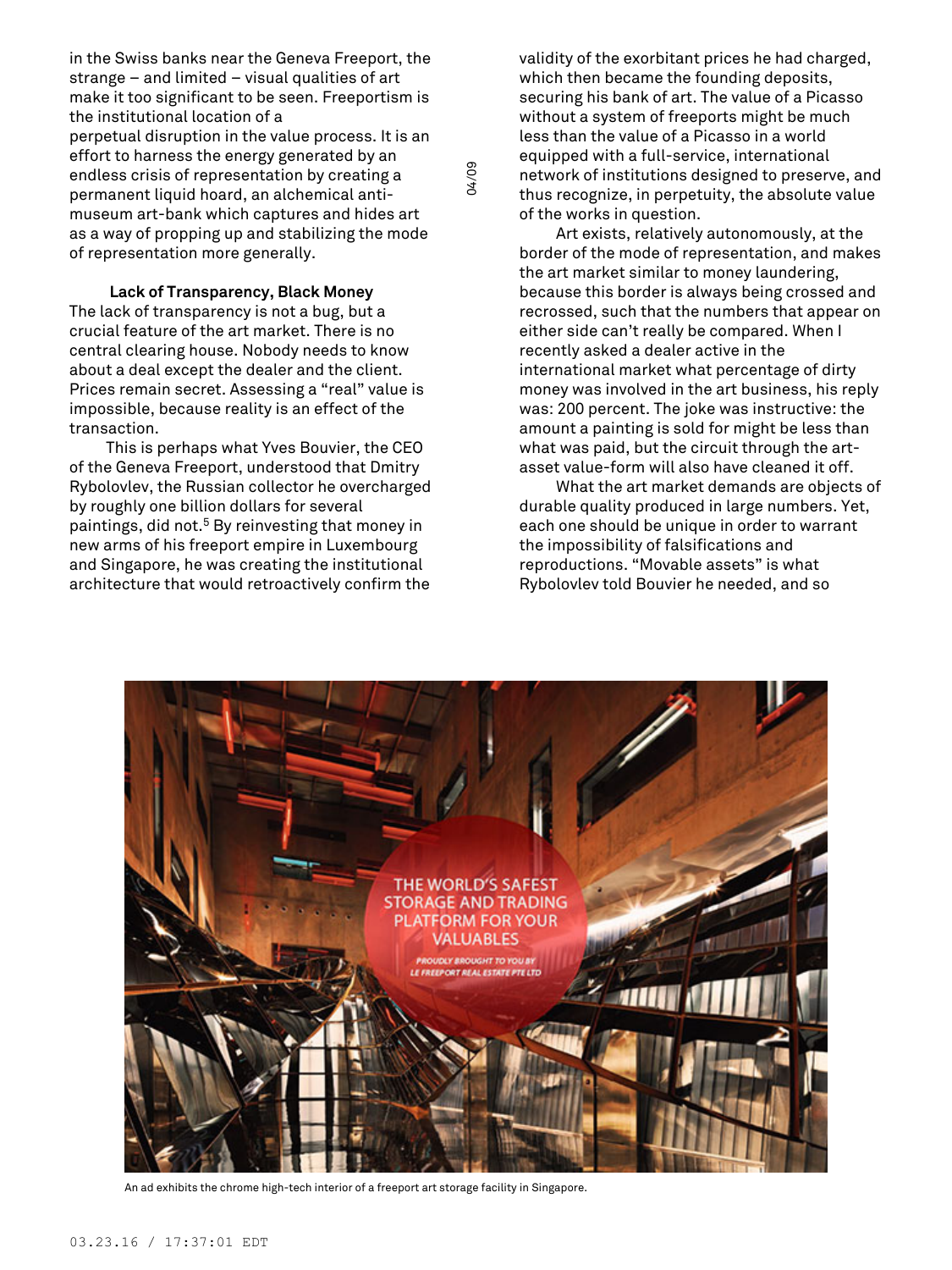Rybolovlev bought art.

Liquidity reflects the power of an artist's brand. She or he has to issue a certain amount of work, and, at the same time, obey safety regulations against overproduction. Anselm Reyle, a pre-post-internet artist, whose output looked very much like many recent post-internet products, and which was also directed towards a smooth adaption to market needs, nevertheless retired after overproduction caused the price of his work to crash in 2013. A liquid market has also another side. Not only supply must be guaranteed, but also demand has to be carefully managed. This is where the challenge and the risks rest on dealers, in the primary and sometimes also the secondary market, and on auction houses. In order to provide liquidity they have to act as market makers, meaning they have to guarantee minimum prices or buy back artworks. The liquidity constraint poses a major danger to all these market participants, and maybe that is why artists have not failed to address the issue.

It was impossible to miss, in this respect, the appearance of a certain "liquid" surface in so many early post-internet artworks. The style soon became so widespread that an exhaustive list is impossible. Especially memorable examples include the slurps of color in Timur Si-Qin's work and the use of fluid surfaces and water bottles by Pamela Rosenkranz. Steyerl, of course has shown the way here, too, with her show *Liquidity Inc.*

The use of liquidity is an example of the metaphorical appropriation of technology by art, one of four kinds of such responses I will discuss. When gold was the stuff of hoards, art was placed in frames painted gold. Today, having broken gold's monopoly on liquid wealth, it is liquid which limns the surface of the postinternet work.

# **Post-Internet**

The term "post-internet" did not spread because it was well defined. On the contrary, its ambivalence and its openness allowed it to resonate widely. Its prefix "post-" is borrowed from notions like the "postmodern" or the "postdigital." "Post-" used to mean "after," but now it also includes "beyond" and "deriving from." It confirms and denies at the same time, exerting a kind of double bind. It says: we belong to the internet, knowing that the internet is over. We are digital, but it does not matter, because that is just what everybody is. "Post-" also presumes to know the border of something: post-internet means we believe that the end of the event called "the internet" is somewhere in sight, in the same way that postmodernism served first of all to consolidate modernism into something we

could have conceivably moved beyond.

Post-internet represents the latest episode in the long trajectory of artistic responses to shifts in the forces of representation and the evolution of media technology. We can characterize these responses in one of four ways: 1) the aforementioned metaphorical appropriation; 2) "technologism"; 3) tech-*derived* projects and practices, or "derivatives"; and 4) tech-*related* projects and practices, or "relatives."

# **Technologism**

Technologism describes artwork that threaten to be entirely exhausted by an embrace or a rejection of a given technology. There are both technophiliac and technophobic examples of technologism, in this respect. The point of departure for classic modernism, for example, can be seen as a technophobic rejection of the new technologies of representation that appeared in the nineteenth century. By contrast, many movements of the second half of the twentieth century, like Fluxus, Land Art, and Conceptual Art, paved the way for the reentry of technophilia, a belief in the liberating power of tech in and of itself.

As the name implies, Media Art was an attempt to formulate a technophile modernism, liberating it from its technophobic constraints. Of course, by refusing mechanical reproduction, this phobia had made modernist works exceptionally attractive as repositories of value. In contrast to the dire prophecies of certain critics, the effect of the mass media was to make singular, "authentic" expression more valuable than ever, precisely as this value was no longer different in kind. The relationship between high modernism and mass-market representation was one of reciprocal stabilization, in this respect, rather than total antagonism or total identity. The Media Artists' unfettered belief in the progressive nature of technology naturally led them to collapse this structure, refusing materialization and art's economic exceptionalism in the same gesture, and creating art irrespective of the capacity of the market to price it *as art*. And so it didn't sell.

Media Art did however manage to settle down in the lap of the new neoliberal governments of the Eighties, whose fiscal policy called for the massive subsidy of technological innovation. The appearance of Media Art allowed the funding of culture to be channeled towards this, more directly lucrative, goal, and so Media Art was institutionalized alongside mediarelated commercial disciplines at universities and academies.

Like Media Art, most of the proponents of Net Art fall under the category of technophile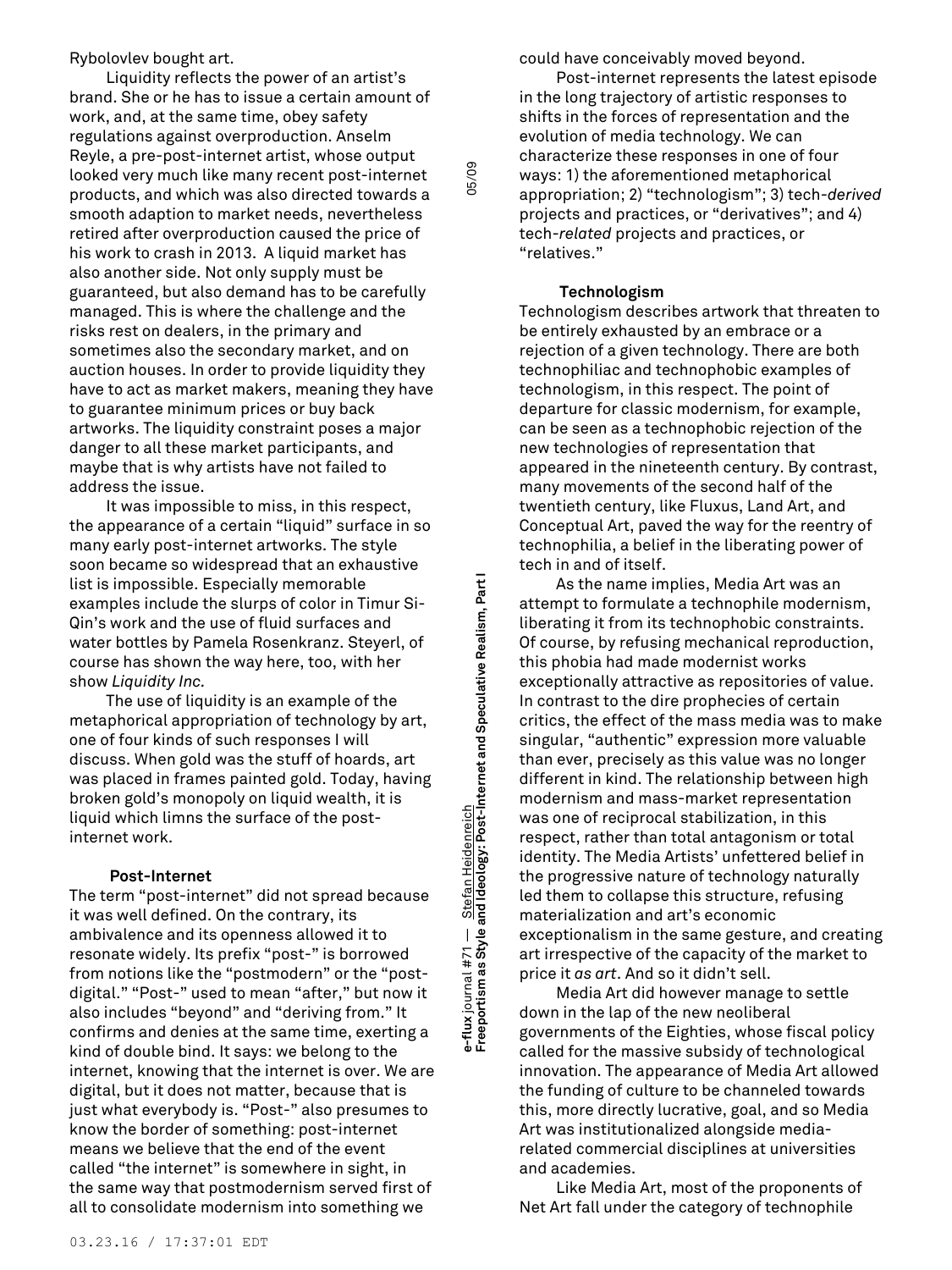technologists, and, to a certain degree, they repeated the strategies of their predecessors. But the window of opportunity was closed. Neither were states willing to create another body of media-related institutions, nor were the established institutions of Media Art willing to share their funds. In the United States the situation was somewhat less strict, with some funding provided by institutions like the Walker Art Center and the Dia Foundation. But it never allowed for a second wave of institutionalization. And it did not change the enmity of the market for these self-hating valuables.

This was because Net Artists made even fewer concessions to the demand for assets. Nor were market participants willing to expand the conventional understanding of value. The first wave of Net Art took place entirely outside the marketplace, and was mostly about applying conceptual practices within the novel environment of the internet. With few exceptions, immateriality was crucial for works like those of Jodi.org, Heath Bunting, and Olia Lialina. Even more so than Media Artists, whose production adapted to established institutional career opportunities, many Net Artists were deprived of profitable options and were forced into productive desperation.

There are contemporary artists who similarly elude materialization and operate only within the web. Unfortunately, the disruptive energy that the curator Tatiana Bazzichelli, among others, has claimed for these art practices remains somewhat hermetic and limited to a closely connected network, without spreading out towards the larger culture. $^6$ 

It is only with what is known as "postinternet" art that technologism – either pro or con – begins to fade. None of the post-internet artists claims to be spearheading technological progress. But nor are they wringing their hands at the colonization of the life-world by the march of reification or calculability due to relentless technological advancement. Quite the opposite: practices shared by most post-internet artists derive from activities in social media, awareness of technological change, well-established techniques of production, and a preference for new materials.



Pamela Rosenkranz, *Our Product*, 2015. Installation view at the Pavilion of Switzerland, Venice Biennale. Photo: Marc Asekhame.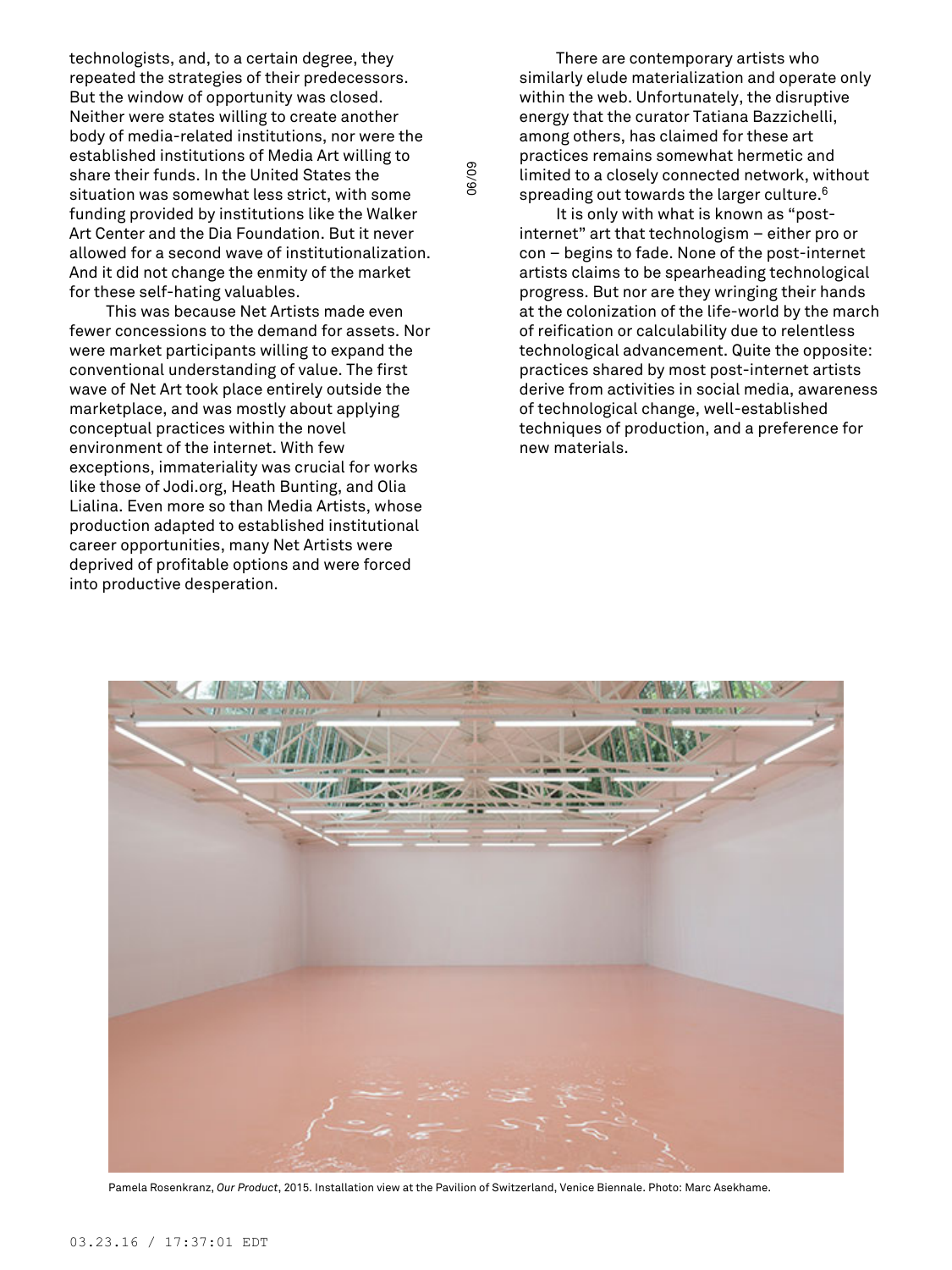

A screenshot of artist Oliver Laric's website and project *Lincoln 3-D Scans* (2014).

# **Derivatives**

Practices *derived* from the internet include artworks whose core motif remains an internet practice. Commodities and objects may *result*, but the practice can be sustained without them. Among early post-internet artists, many projects regarded the act of exhibiting as a slightly oldfashioned ritual, opening the possibility for a freeport to replace a gallery. One of the most famous examples are the staged exhibitions and TV projects of LuckyPDF in London.

Oliver Laric can be seen as another proponent of web-derived practices. The website vvork.com, which Laric cofounded, provided a showroom-like service for artworks, focusing entirely on their visual qualities. With the *Lincoln 3-D Scans* project, Laric realized an online distribution platform for freely available 3-D scans of sculptures from the holdings of the Collection and Usher Gallery in Lincoln, UK. Both projects are centered within the web and extend to artistic practices outside it.

But there are examples from beyond the first wave, too. Being disappointed by what he perceived as a surrender to market forces, curator Ben Vickers initiated the *unMonastery* project to encourage internet-based conceptual practices. As he stated in response to a questionnaire in the catalogue for the 2014 exhibition *Art Post-Internet: INFORMATION/DATA*:

> I guess I'd define "post-internet" as a lost sign post to a community that doesn't exist anymore, one that fell apart due to opportunists and general distrust but that serves as a convenient marketing term for dealers and young curators wanting to establish themselves on the first rung of the art industrial complex ladder. 7

Unfortunately, the possibility to turn web-related practices into a conceptual questioning of the art market itself was never fully recognized. The very few gestures in that direction were limited to

e-flux journal #71 — S<u>tefan Heidenreich</u><br>Freeportism as Style and Ideology: Post-Internet and Speculative Realism, Part I **Freeportism as Style and Ideology: Post-Internet and Speculative Realism, Part I e-flux** journal #71 — Stefan Heidenreich

imitations of web commerce stripped of all conceptual originality – the signal example being *DIS* magazine's webshop featuring artists' products like printed T-shirts for ordinary consumers. <sup>8</sup> This was a depressing echo of early, Net Art technophilia, albeit one shorn of even the slightest utopian desire. Sometimes a cigar is just a cigar, Freud said, and sometimes retail is just retail.

## **Relatives**

With web-*related* practices, the core consists in conventional material artworks that nevertheless could not exist or would not make sense without some web-related activity.

The most representative example of webrelated practices can be found in the work of Katja Novitskova. Her works install images taken from the web as sculptures in the gallery. Here the artwork is not much more than a transitional stage through which the images are being fed before slipping back into the online circulation of images.

Many post-internet artists have applied this kind of dual strategy by closely interlinking webbased resources with material production. The resulting artworks possess a double existence, as material objects and as information. The object is hosted in the gallery – or for that matter in a wooden transport box – while the images are hosted on social media and websites like vvork.com and Contemporary Art Daily. Many more people get to see the images of the artworks than the objects.

On one level, of course, this has been the case at least since the introduction of imagereproduction techniques in the fifteenth and sixteenth centuries, a revolution in the mode of representation that made the careers of Marcantonio Raimondi and Albrecht Dürer. But entering the internet not only allows a different scale of distribution; there is also a reversed circuit of representation. The sequential relationship between depiction and object is turned upside down: it is not that the original doesn't exist or doesn't matter, but that it exists only to occasion its representation somewhere else. The work of art is not a simulacra, but a stage on which to perform social media. To a greater or lesser degree, all post-internet artists partake of this shifting cycle of attention. But only some of them declare this practice as the conceptual core of their production, whilst others simply take it as a given and unavoidable side effect. Navigating like this – between webrelated aspects and material work – is no longer limited to post-internet artists. As art critic Michael Sanchez pointed out, it had already become a widespread practice by 2011. 9

As we saw with "liquidity," metaphoric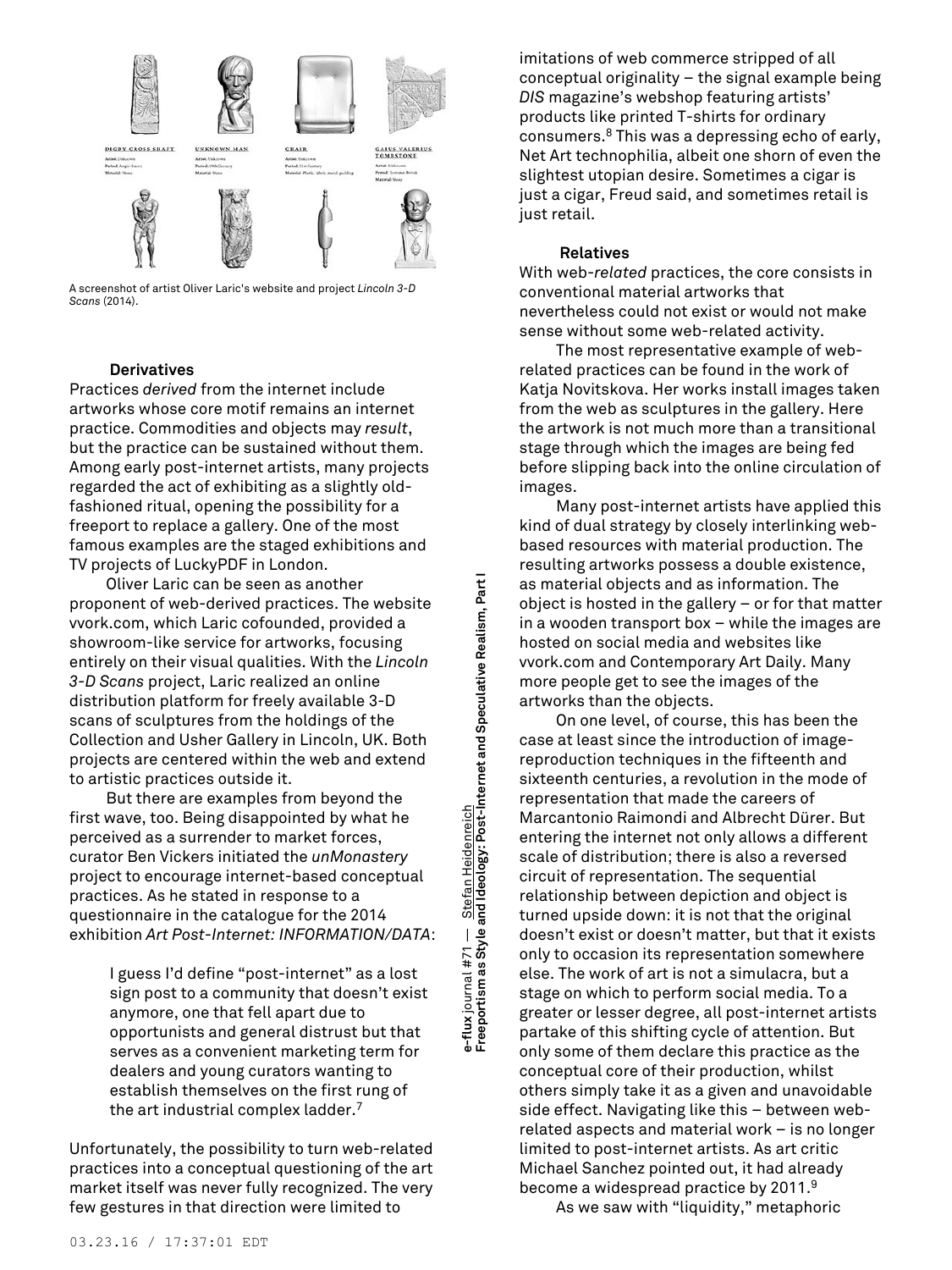appropriation means that conventional artworks are produced independently of new technological practices – like the internet and securitization – but nevertheless claim some link with them.

In terms of "post-internet," this fourth category – web-*related* art – encompasses all those works that relate metaphorically to the internet, by either applying online available production processes or being hosted within social media communities. The works in question tend to take a very conventional shape, as either sculptures or videos. And these may be very interesting, but not for reasons of the internet.

This fourth strain has grown to be the most successful, and in consequence the most attractive and populated. This is no surprise. Liberated from conceptual concerns, artists were free to go where an imaginary market would be waiting for them.

There are positions that embrace this attitude, most notably the work of Simon Denny, who openly promotes a practice of product development learned from start-up culture. His idea of user or exhibition experience became most apparent in his works at the DLD 2012 conference, which in turn sped the adaption of post-internet to market demands. 10

The turn taken by post-internet – from its early preference for derivatives to its later, inflated output composed chiefly of densely material metaphorical appropriations – is both an example and a reflection of the imperatives the market is currently forcing on artistic production. In the course of less than five years, an artistic movement growing out of networks and mutual recognition within social media was turned into a branded production machine providing liquidity for speculation. That the freeports do not yet house many post-internet artworks does not matter. What matters is the speculative approach that leads venture collectors to invest in these assets. In order to claim their future value, artworks have to fit the site of non-exhibition at a freeport. The better objects are optimized for circulaton through social media images, the more they adapt to the requirements of freeportism. The secondary layer of online-existence allows the "real" object to be completely withdrawn, buried in a wooden coffin.

In the second part of this essay, I will show how speculative realism became the ideological partner of this mode of representation.

**×**

A contribution coordinated by *e-flux journal* editor Julieta Aranda will reply to this text in an upcoming issue.

**Freeportism as Style and Ideology: Post-Internet and Speculative Realism, Part I** 08/09 e-flux journal #71 — <u>Stefan Heidenreich</u><br>Freeportism as Style and Ideology: Post-Internet and Speculative Realism, Part I Stefan Heidenreich **e-flux** journal #71 — Stefan Heidenreich

08/09

Stefan Heidenreich is a writer and theoretician based in Berlin. Currently, he teaches art theory at the Kunstakademie Düsseldorf. In his most recent book, *Forderungen* (Demands), published by Merve in 2015, he develops an outline of a utopian postmonetary economy.